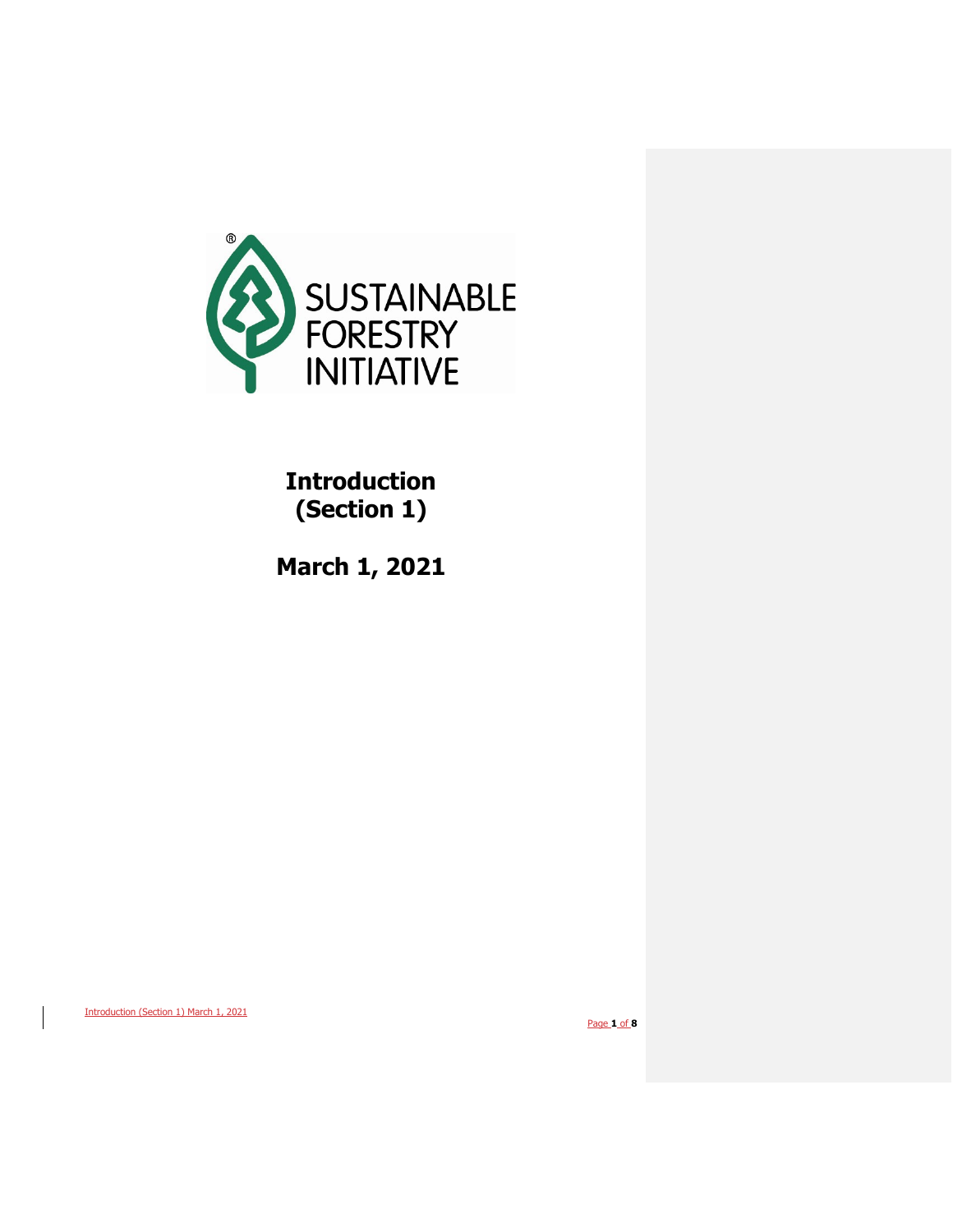# **SECTION 1 - INTRODUCTION**

## **Why SFI Matters**

#### SFI'S MISSION

is to advance sustainability through forest-focused collaborations.

SFI'S VISION is a world that values and benefits from sustainably managed forests.

It is critical that we work together to ensure the sustainability of our planet. People and organizations are seeking solutions that not just reduce negative impacts but ensure positive contributions to the long-term health of people and the planet. SFI-certified forests and products are powerful tools to achieve shared goals such as climate action, reduced waste, conservation of biodiversity, education of future generations, and sustainable economic development.

SFI provides practical, scalable solutions for markets and communities working to pursue this growing commitment to a sustainable planet. When companies, consumers, educators, community, and sustainability leaders collaborate with SFI, they are making active, positive choices to achieve a sustainable future**.**

- Forests certified to SFI are essential to reducing the impacts of climate change because they absorb carbon from the atmosphere at impressive rates and are resilient to climate impacts. This means that SFI-certified companies are helping to mitigate the impacts of climate change through their use of SFI standards.
- SFI-certified forests are sustainably managed to provide habitats for multiple species, including species at risk. SFI standards take a multi-species approach, and SFI-certified companies are held to the highest level of species and habitat conservation.
- There is increasing demand for better packaging. One out of three Americans have actively tried to buy products packaged in something other than single-use plastic. Using the SFI label is a great way to let consumers know that the product comes from a sustainable source.
- There are environmental and economic benefits of building with wood. SFI-certified wood is an environmentally smart choice for construction and renovations because it is a sustainable, natural, and renewable resource. The SFI label means that the forest where the wood comes from is managed sustainably to ensure many benefits, from clean water to wildlife and a range of ecological and ecosystem services.

Introduction (Section 1) March 1, 2021

Page **2** of **8**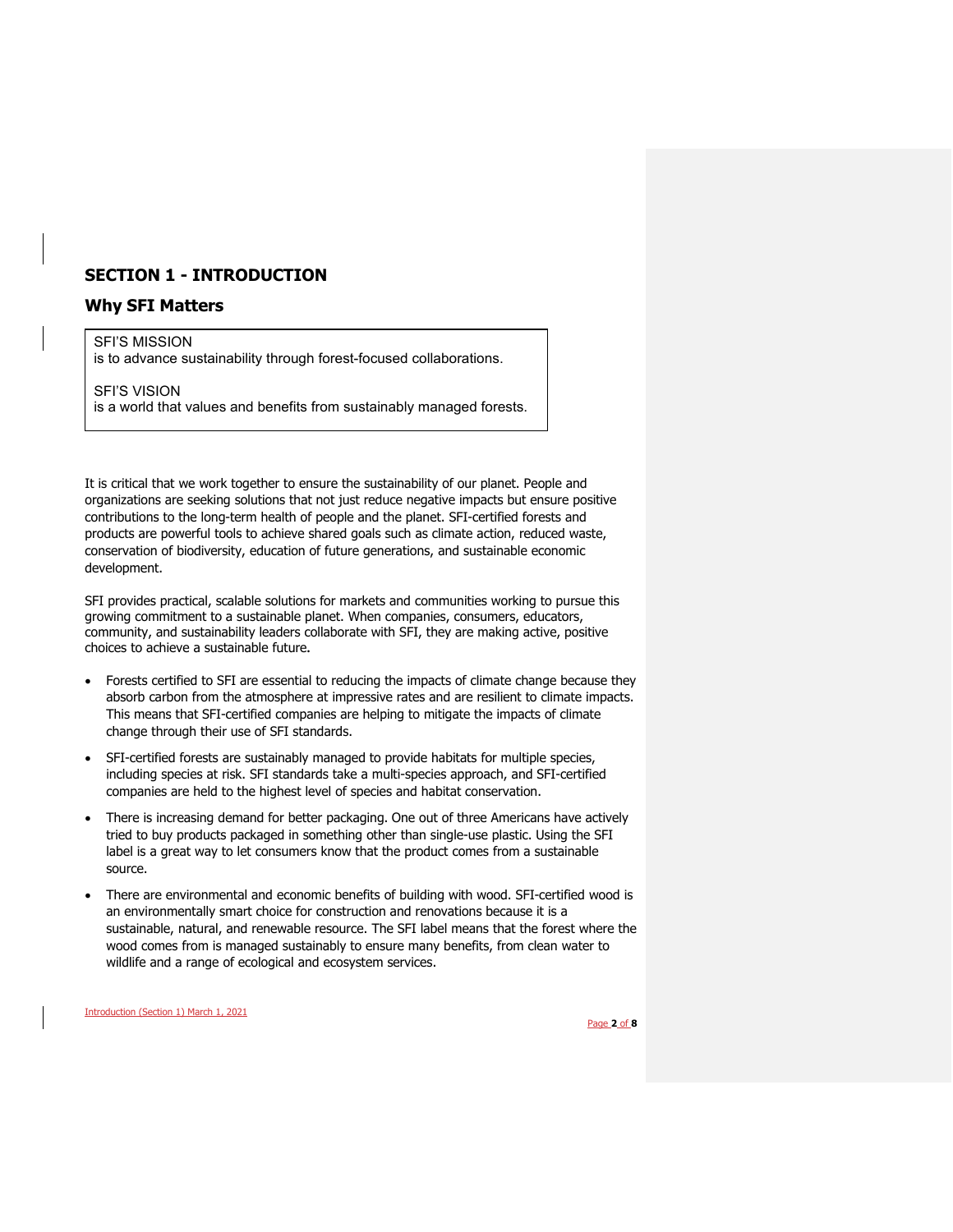## **Standards**

People and companies are looking for better solutions to ease pressures on the planet practical choices that will conserve nature, combat climate change, and cut waste and pollution. Choosing certified sustainable forest products protects species, combats climate change, reduces plastic pollution, and protects water supplies.

SFI standards have become the fastest growing, highly trusted solution in support of a growing need for products from the forest, and in response to the drive to reduce carbon pollution and waste. SFI is working to shape markets today and ensure that properly managed forests will continue to play a crucial role in keeping the planet healthy.

#### **Four Certification Standards**

Getting certified to SFI is one of the best things that organizations can do to support the longterm sustainability of forests and ensure the multitude of benefits that forests provide for future generations.

SFI's standards provide an important solution to the long-term sustainability of our forests. With more than  $375+0$  million acres/150+ million hectares certified by the end of 2020 and tens of millions more positively influenced through fiber sourcing, SFI has the scale and growth trajectory to ensure positive, forest-based outcomes in the marketplace.

- The SFI Forest Management Standard is the largest single forest management certification standard in the world. Among its requirements are measures to protect water quality, biodiversity, wildlife habitat, species at risk, and forests with exceptional conservation value.
- The SFI Fiber Sourcing Standard is designed for manufacturers which that source from a variety of ownerships, or which that don't own forestland. It distinguishes SFI from all other forest certification *programs organizations* in that it governs how SFI-Certified Organizations procure fiber from non--certified forest landowners in a responsible way, including avoidance of controversial sources in the supply chain.
- The SFI Chain--of--Custody Standard is an accounting system that tracks forest fiber content through production and manufacturing to the end product. This standard also has measures to avoid controversial sources in the supply chain.
- The SFI Certified Sourcing Standard contains the requirements for **SFI**-Certified Organizations to use the SFI-c-Certified Sourcing-sourcing claim and label. This standard also has measures to avoid controversial sources in the supply chain.

The SFI Standards require third-party independent certification audits by competent and accredited certification bodies for all four Standardsstandards. All certification bodies must be accredited by a member of the International Accreditation Forum  $-$  (i.e., ANSI-ASO National Accreditation Board (ANAB) or the Standards Council of Canada (SCC).

# **SFI Labels**

Introduction (Section 1) March 1, 2021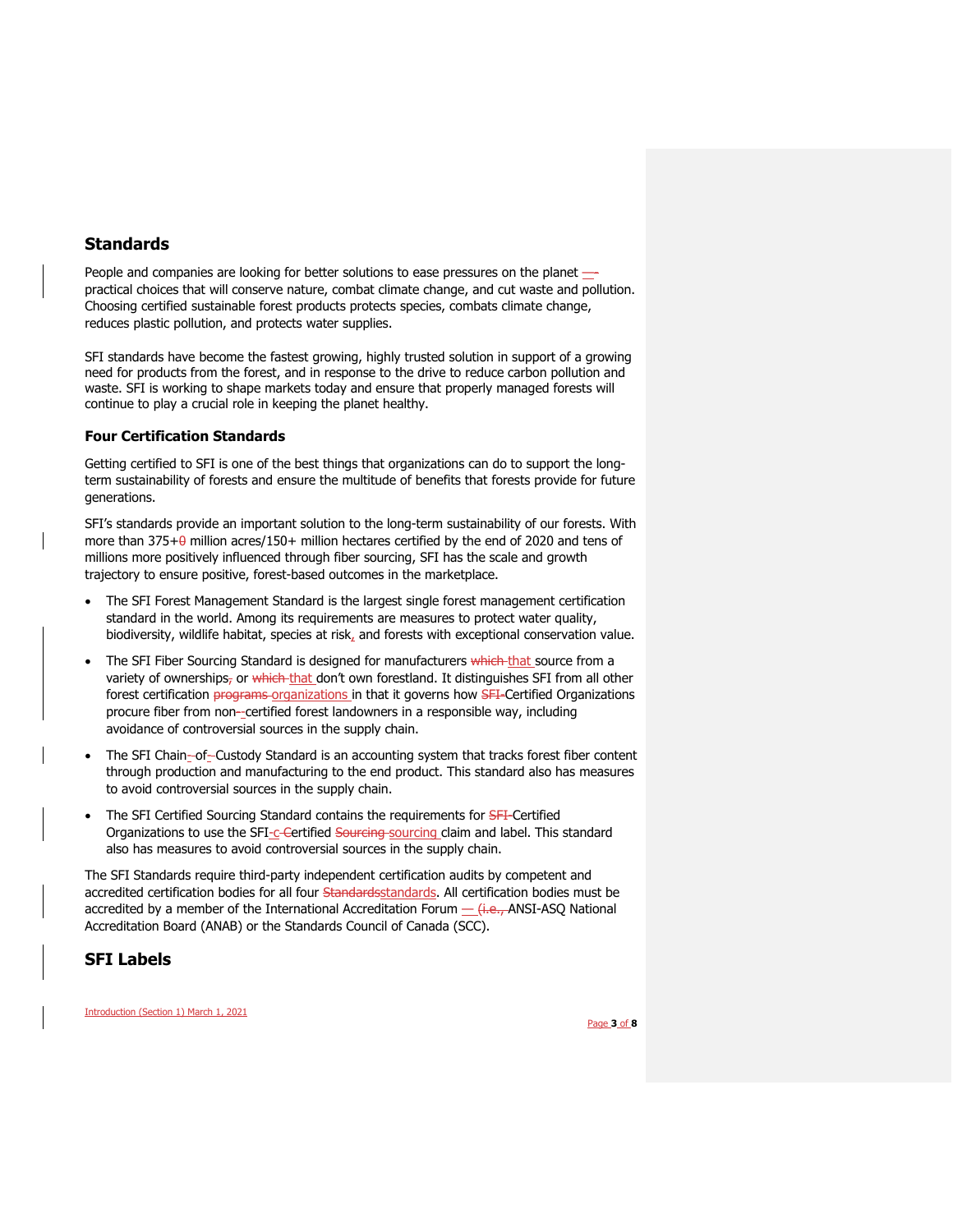Once certified, organizations can apply to use SFI on- product labels, which are globally recognized and show customers that products are responsibly sourced. Studies have shown that 52% of consumers are aware of the SFI label and 90% of those, trust it.

The SFI on-product labels provide a tool that allows producers to educate the market and consumers to make responsible purchasing decisions. SFI sourcing solutions, from certification through to the SFI label, provide choices that help support a circular economy, green building, resource renewability, and contribute to a sustainable future.

SFI Chain-of-Custody labels tell the consumer that the fiber in the product is from sustainably managed SFI certified forests and/or that it contains recycled materials. The SFI Certified Sourcing label does not make claims about certified forest content. Rather, it tells the consumer that the fiber in the product was purchased from responsibility managed forestlands. (See For a description of all the SFI on-product labels)-refer to https://www.forests.org/labelsandclaims/

**Field Code Changed**

## **Conservation**

There is a growing awareness that if we want to grapple with climate change, water quality, waste reduction, and species loss, taking good care of our forests is of fundamental importance. Unique among certification standards, SFI mandates innovative and impactful conservation research that builds knowledge and improves forest outcomes. We provide a value-added solution for customers of forest products who want to know that the companies they source from are contributing to conservation results that improve the health of the planet.

SFI's conservation work is inextricably linked with our standards and provides leadership, expertise, and resources in order to measure and scale the conservation outcomes on forestlands influenced by those standards. SFI's conservation approach helps provide solutions to sustainability challenges such as species at risk, migratory bird decline, forest health, and climate change. The **SFI** Conservation Impact project Project focuses on quantifying the biodiversity maintained and recovered, the water purified, and carbon sequestered on SFIcertified forestlands, and those affected by SFI's sustainable sourcing. This work is guided by a network of conservation leaders and researchers to ensure credibility and transparency. The work is supported by the **SFI** Conservation Grants Program, which supports independent researchers seeking to improve understanding of the relationship between forest management and important conservation outcomes.

#### **SFI and Climate Smart Forestry**

Climate change is consistently identified as a significant threat to the environment, business, and our collective way of life. Forests are universally cited as an essential nature-based solution because forests and forest products provide a significant opportunity to counter the impacts of climate change through by sequestering ration and storing age of carbon.

Through our standards, our conservation impact work, our environmental education, and our extensive network, SFI has the scale to make a difference on climate change. SFI-eCertified

Introduction (Section 1) March 1, 2021

Page **4** of **8**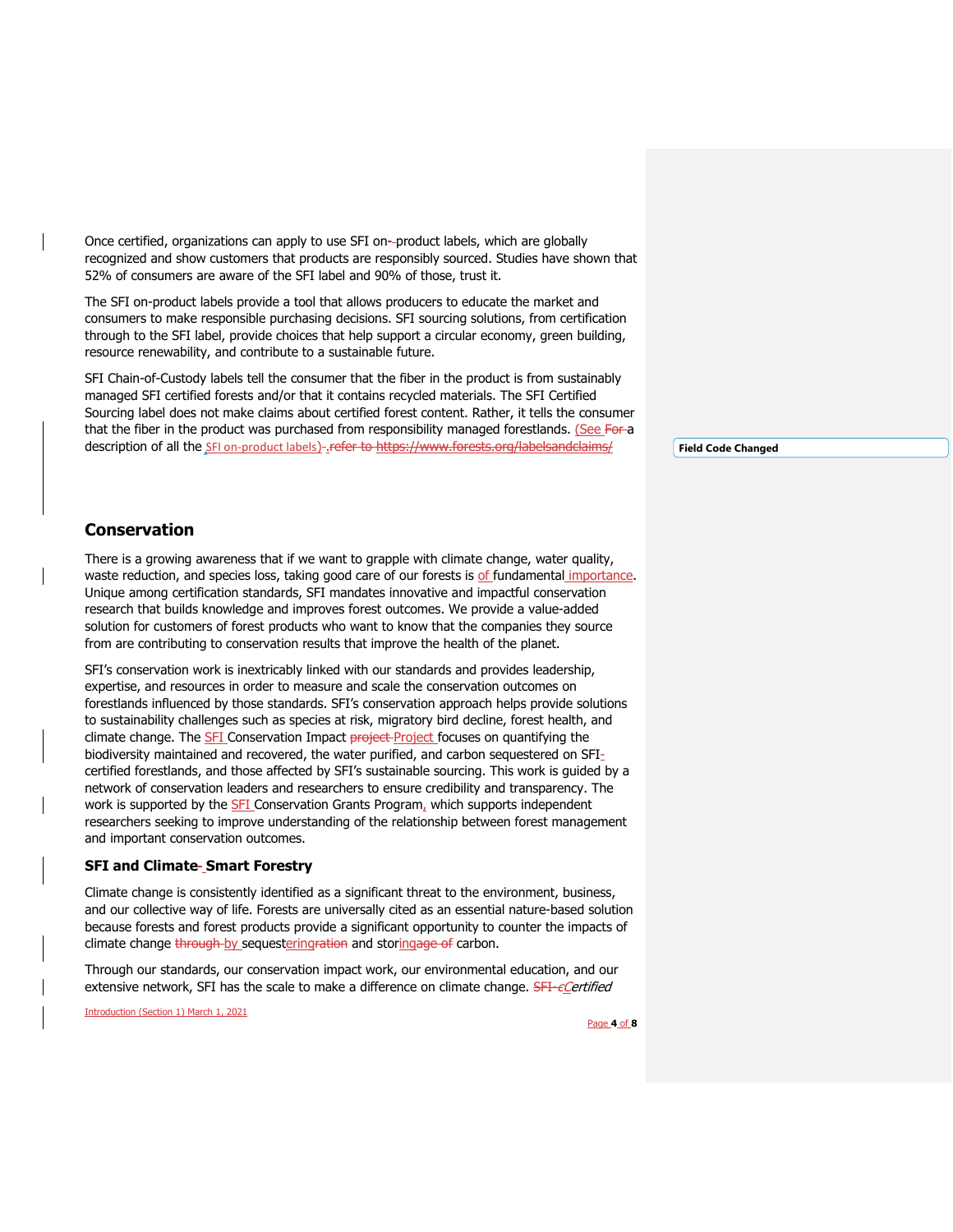Oerganizations act as a driving force in addressing climate change impacts through sound, science-based natural resource management. SFI is in a strong position to elevate the- role of sustainable forests in addressing climate change<sub>r</sub>\_due to our global reach and our focus on communicating the important role of forests play in relation toon relevant critical global issues.

Introduction (Section 1) March 1, 2021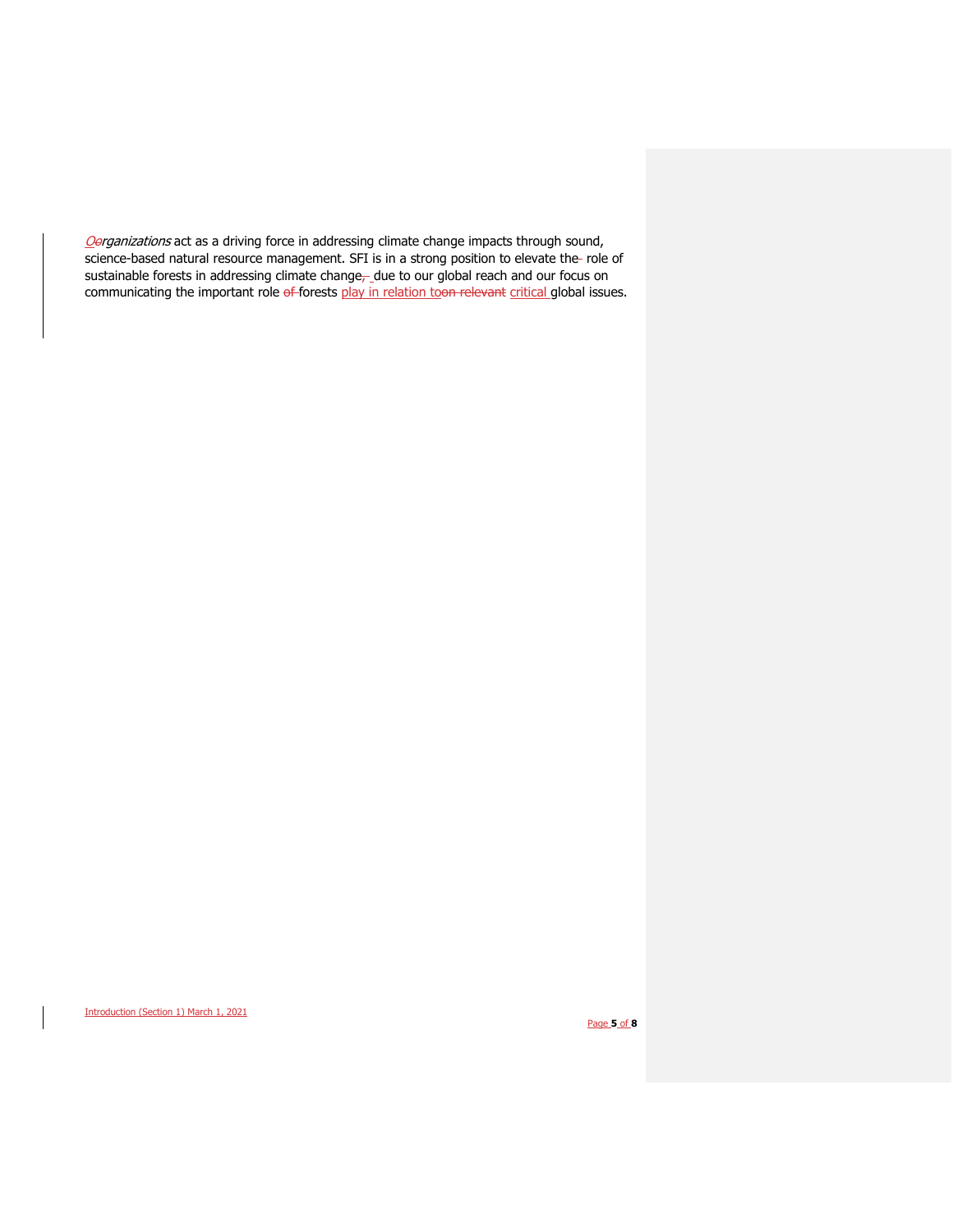#### **SFI and Conservation Impact**

The motivations to measure conservation values are diverse: brand owners seek to understand the impact of their raw materials sourcing; conservation stakeholders can engage more effectively if they understand the values that certification can provide; and improved tracking will better equip SFI to provide sustainability related metrics, contribute meaningfully to conservation outcomes, and to ensure continual improvement.

For guidance on this work, SFI has convened a diverse group of scientists, drawn from academia, public agencies, the non-profit conservation community, SFI Certified Organizations and SFI leadership. This The "Conservation Impact Sounding Board" helps ensure transparency and provides direct input into conservation project development. The Sounding Board relies on is an open process which that helps shape this important work and promotes interaction between project leaders and experts from a diverse variety of backgrounds.

## **Community**

Communities rely on forests for jobs and economic development, recreational benefits, and human health. These links between people and forests have always been important but are even more relevant in an increasingly connected and changing world. Our work is focused on nurturing a positive relationship between people who live near and work in forests, and the goals of a sustainable marketplace and healthy forests.

SFI works to promote the value of sustainable forests and build meaningful relationships in the communities where we operate. Our network helps drive our success by facilitating forestfocused collaborations that make an impact. Through our network we engage collaboratively on issues such as logger training, green career pathways, and Indigenous relations.

Thirty-four SFI Implementation Committees, that engage at the state, provincial or regional level work with local, forestry, and professional associations, universities, government agencies, landowner groups, conservation groups, and many others to promote SFI standards as a means to broaden the practice of responsible forestry and achieve on-the-ground progress. SFI is committed to building and promoting forest-focused collaborations rooted in recognition and respect for Indigenous Peoples' rights and traditional knowledge. Through networks and partnerships, we work across diverse communities, from urban to rural, to advance awareness of the social and health benefits of sustainable forests. The SFI Community Grants Program promotes collaboration within the SFI Network-network to support local communities' understanding of the value and benefits **from of** sustainably managed forests.

#### **Indigenous Relationships**

At SFI we respect the rights of Indigenous Peoples and believe our shared quality of life improves when forests are sustainably managed for current and future generations. These shared values allow for a strong and multi-faceted link between SFI and Indigenous communities across Canada and the U.S. SFI partners with leading organizations like the Canadian Council for Aboriginal Business and Habitat for Humanity Canada's Indigenous Housing Partnership.

Introduction (Section 1) March 1, 2021

Page **6** of **8**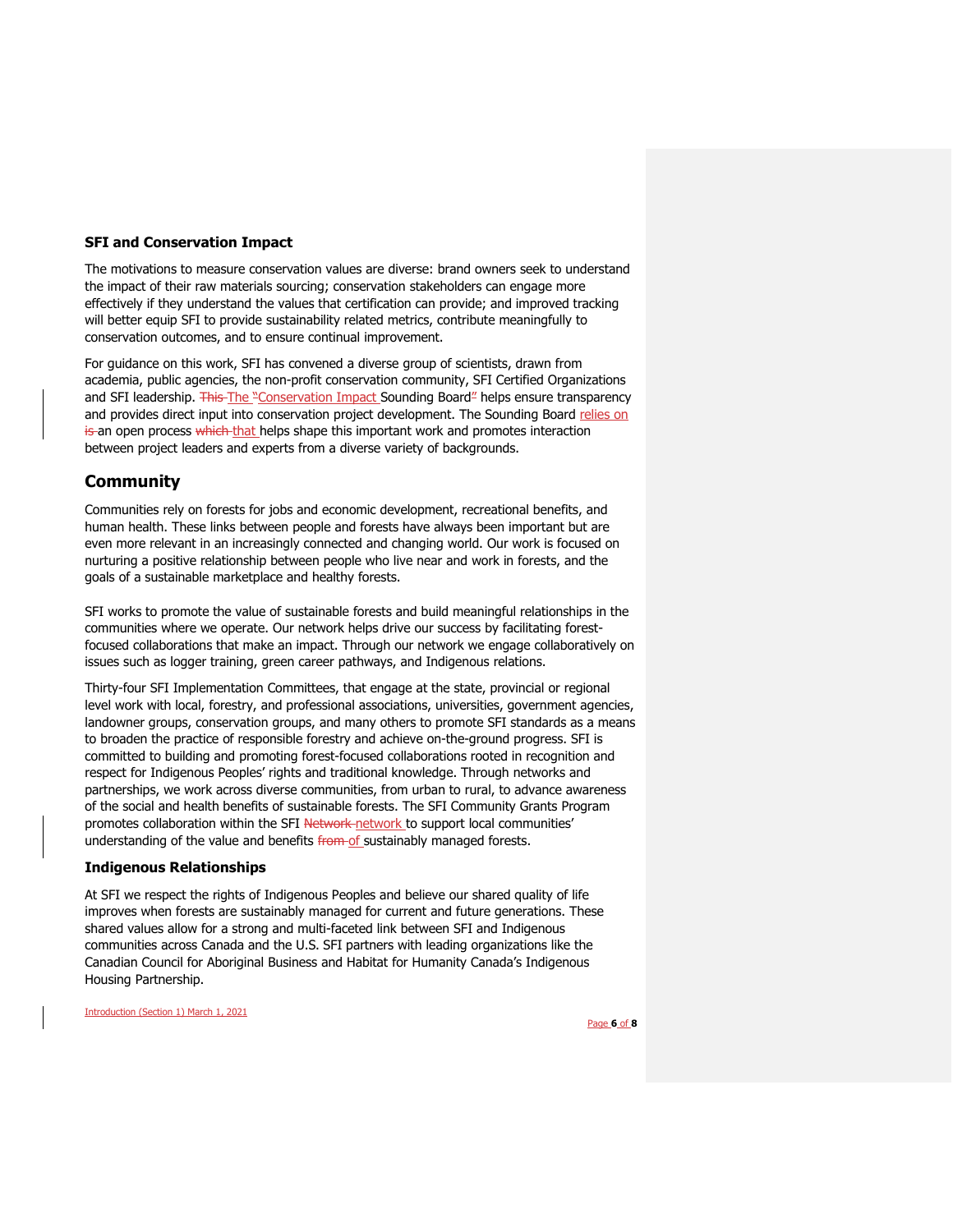The SFI 2022 Forest Management Standard is aligned with Indigenous values, including rights, knowledge, and environmental considerations. The SFI 2022 Forest Management Standard recognizes and integrates the principles outlined in the United Nations Declaration on the Rights of Indigenous Peoples, including the right to determine and develop priorities and strategies for the development or use of their territories. In adopting the SFI 2022 Forest Management Standard, Certified Organizations SFI-certified organizations commit to building meaningful relationships with Indigenous Peoples, grounded in respect for their unique rights, traditional knowledge, representative institutions, and distinctive relationships with the forest. This includes training for personnel and contractors so that SFI-C-Certified organizations are competent to fulfill their responsibilities with respect to Indigenous Peoples rights, as they apply within each **SFI** Certified Organization's operating jurisdiction and tenure type.

# **Education**

Building a next generation of leadership that will take responsibility for solving environmental challenges and market needs is one of the best investments a society can make. Project Learning Tree and Project Learning Tree Canada are initiatives of SFI. They advance environmental literacy, stewardship, and career pathways using trees and forests as windows on the world.

## **Project Learning Tree**

Project Learning Tree (PLT), SFI's environmental education program, educates teachers, community leaders, and youth about forests and the environment. PLT believes that through environmental education we can develop a new generation of leaders and environmental stewards prepared with the knowledge and skills to address complex environmental issues. Environmental education grows the ability of our youth to think critically, solve problems, and make informed decisions. It encourages youth to take action to keep our natural world healthy, our economies productive, and our communities prosperous and vibrant.

Since its inception, PLT has engaged in thousands of partnerships, including the North American Association of Environmental Education, the US Environmental Protection Agency, the US Bureau of Land Management, USDA Forest Service and the Corporation for National and Community Service. PLT operates programs that are locally relevant, impactful, and have measurable multiplier effects and SFI is always looking for new ways to spread the reach of PLT through strategic partnerships and joint initiatives.

#### **Project Learning Tree Canada**

PLT Canada believes in a society that values and benefits from sustainably managed forests and the great outdoors. PLT Canada is committed to using the outdoors to engage youth in learning about the world around them\_- in rural, Indigenous, and urban communities\_-and advancing environmental literacy, stewardship, and career pathways using trees and forests as windows on the world.

Since 2018, PLT Canada has placed youth in over 3,000 Green Jobs and supported over 200 employers with wage matching across the country. These young people have gained valuable

Introduction (Section 1) March 1, 2021

Page **7** of **8**